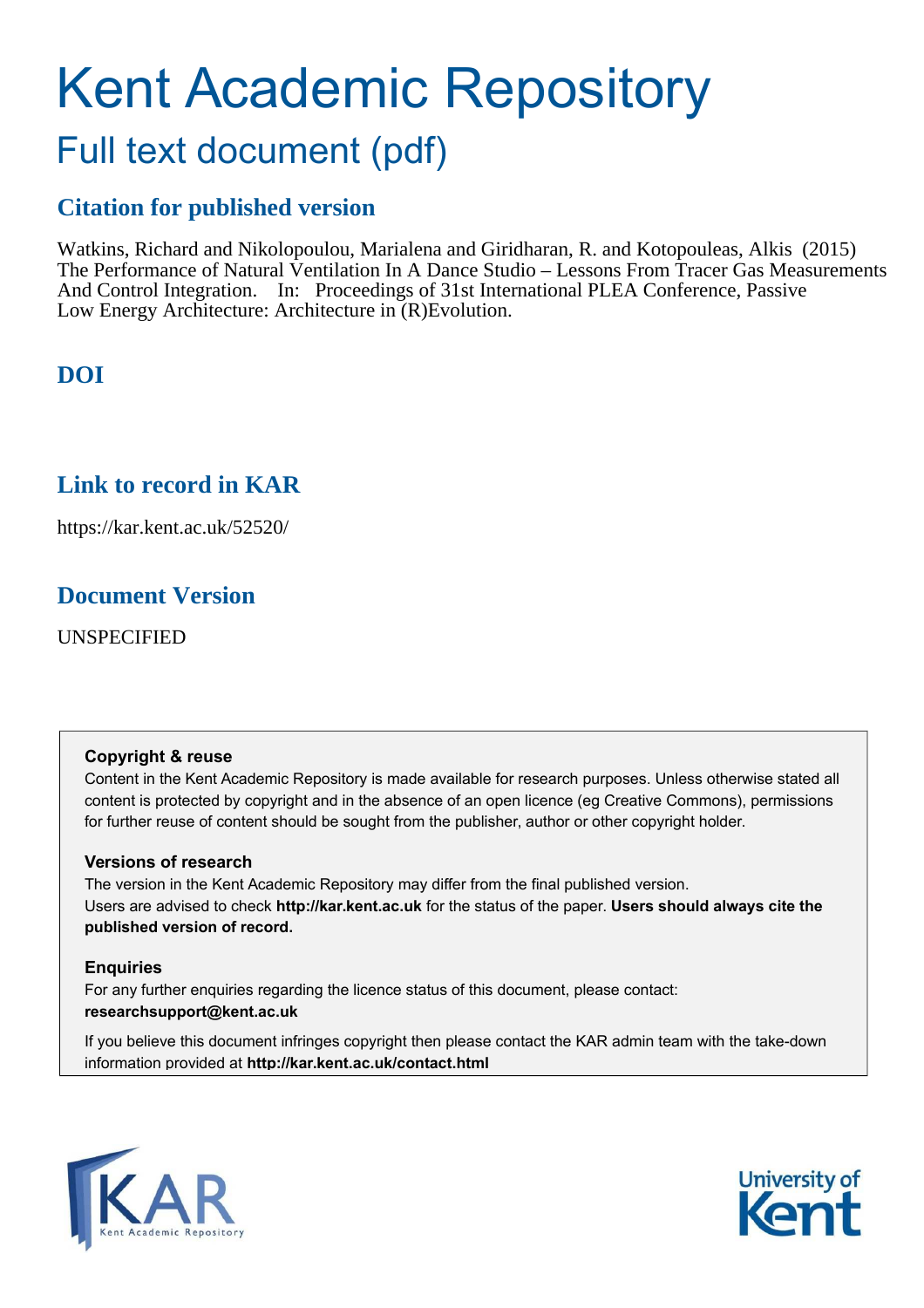

## THE PERFORMANCE OF NATURAL VENTILATION IN A DANCE STUDIO – LESSONS FROM TRACER GAS MEASUREMENTS AND CONTROL INTEGRATION



Fig 1: The Jarman Building, School of Arts, University of Kent, UK

#### Research summary

The naturally ventilated, three storey School of Arts Jarman Building provides two dance studios, an exhibition gallery, teaching rooms, video editing suites and offices. The main dance studio is doubleheight, has underfloor heating and accommodates sixty people. Fresh air enters from low level perimeter louvres and exits at high level through a stack that rises through the third storey to a stack terminal with motorized louvres. Tracer gas  $(CO<sub>2</sub>)$  measurements were used to measure the ventilation rate in conjunction with hot-wire anemometry in the stack tower. The results showed that when all air inlet and exit louvres were set to closed, the residual air flow up the stack was 0.33m<sup>3</sup>/s representing a potential heat loss of 9kW in winter at 0°C outside. When the louvres were all open, the air flow increased to between 0.49 and 0.62 $m^3/s$ , a level consistent with the studio's design occupancy. It was found that the studio's 4m high perimeter curtains represent a barrier to fresh air entering the main room space and cause the incoming air to migrate upwards towards the stack exit and effectively bypass the central part of the studio. Tracer gas decay rates showed that the main space experienced an air exchange rate 50% less than that for the overall studio. An investigation of the controls also revealed that the underfloor heating system operated independently of the control of the stack ventilation system, leading to simultaneous heating and venting. The research shows the vital importance of prescribing contractually that key controls are integrated, that fresh air dampers are well-sealed when closed, and the importance of designing a fresh air supply that matches the way a space is used.

Keywords: natural ventilation, stack ventilation, underfloor heating, controls, integration, tracer gas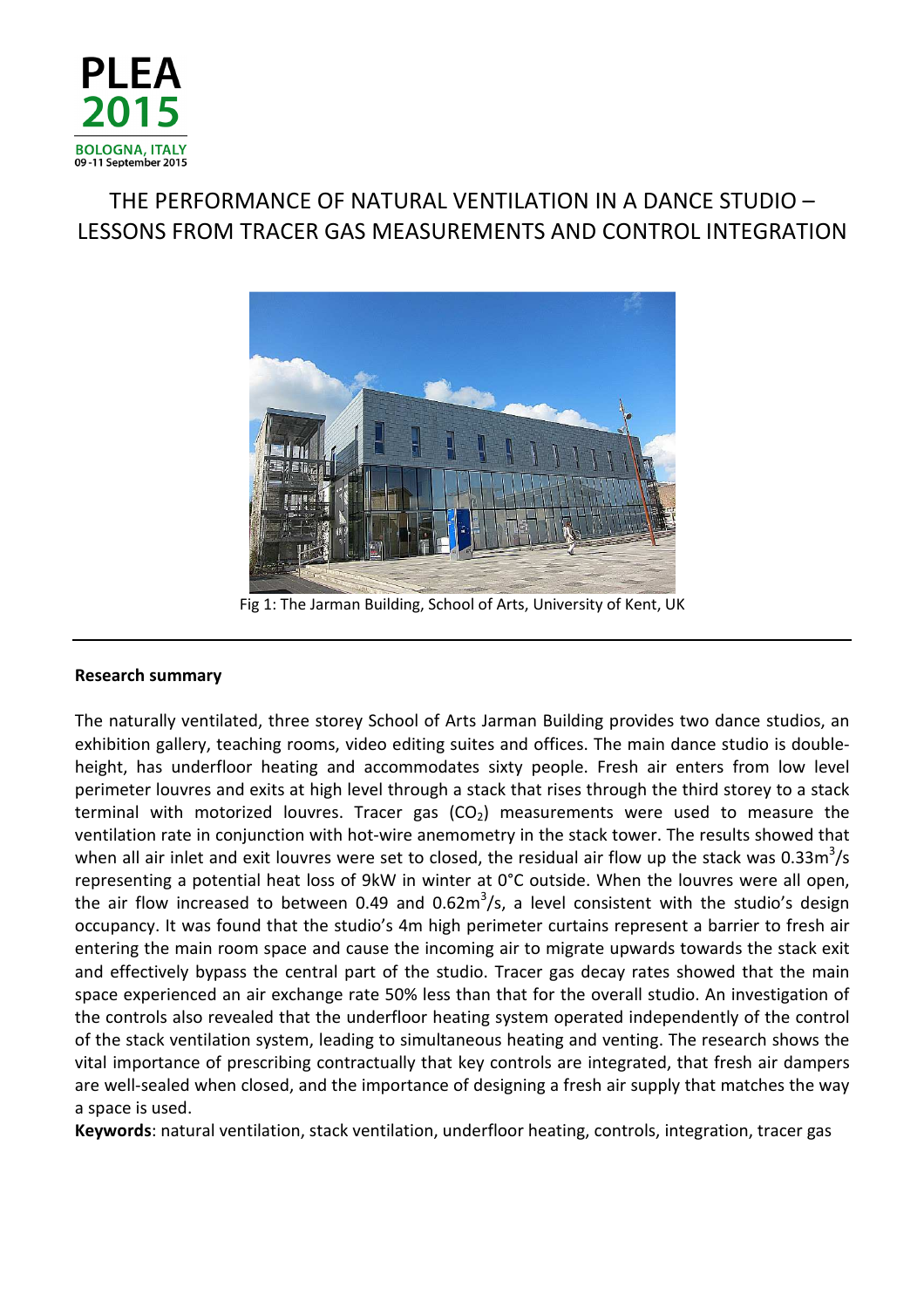

#### 1. Introduction

Naturally ventilated offices consume considerably less energy than air-conditioned offices. For example, in ECON19 (an Energy Consumption Guide for offices in UK) naturally ventilated open plan offices use 60% of the energy used in standard air-conditioned ones (BRECSU, 2000). The difference is mostly accounted for by the energy used for cooling, humidification and distribution.

There is thus much to be gained by using natural ventilation in a building's design and much has been learnt from the many good and bad exemplar offices that have been built and whose performance has been assessed. In the present case there is much less experience of designing a single building containing drama and dance studios, an art gallery, seminar rooms and cellular offices in a university setting.



Fig 2: The naturally ventilated Contact Theatre, UK

The community Contact Theatre in Manchester, UK, was built in 1999 and houses a 300 seat theatre, and an 80 seat studio used for dance and rehearsals, together with a café. Figure 2 shows the main entrance and the ventilation stacks with "H"-pots on top to reduce downdraught (reverse flow) in an urban turbulent environment (Short et al, 2005).

This theatre is designed to operate using passive stack ventilation enabled through nine tall stacks towering over the building, with high level slow moving fans available for peak times. Fresh air is admitted at low level through acoustic attenuators. When the building was assessed in 2001 as part of a European study of good exemplar buildings the occupants were reported as being very satisfied with the building (Kolokotroni et al, 2001).

In contrast, the School of Arts Jarman Building, at the University of Kent, UK, provides a mixture of both teaching and office space. It was completed in 2010 and provides  $2,500\,\text{m}^2$ of floor space over three storeys. See Figure 3.



Fig 3: Plan and rear elevation of the Jarman building. The dance studio is highlighted in red.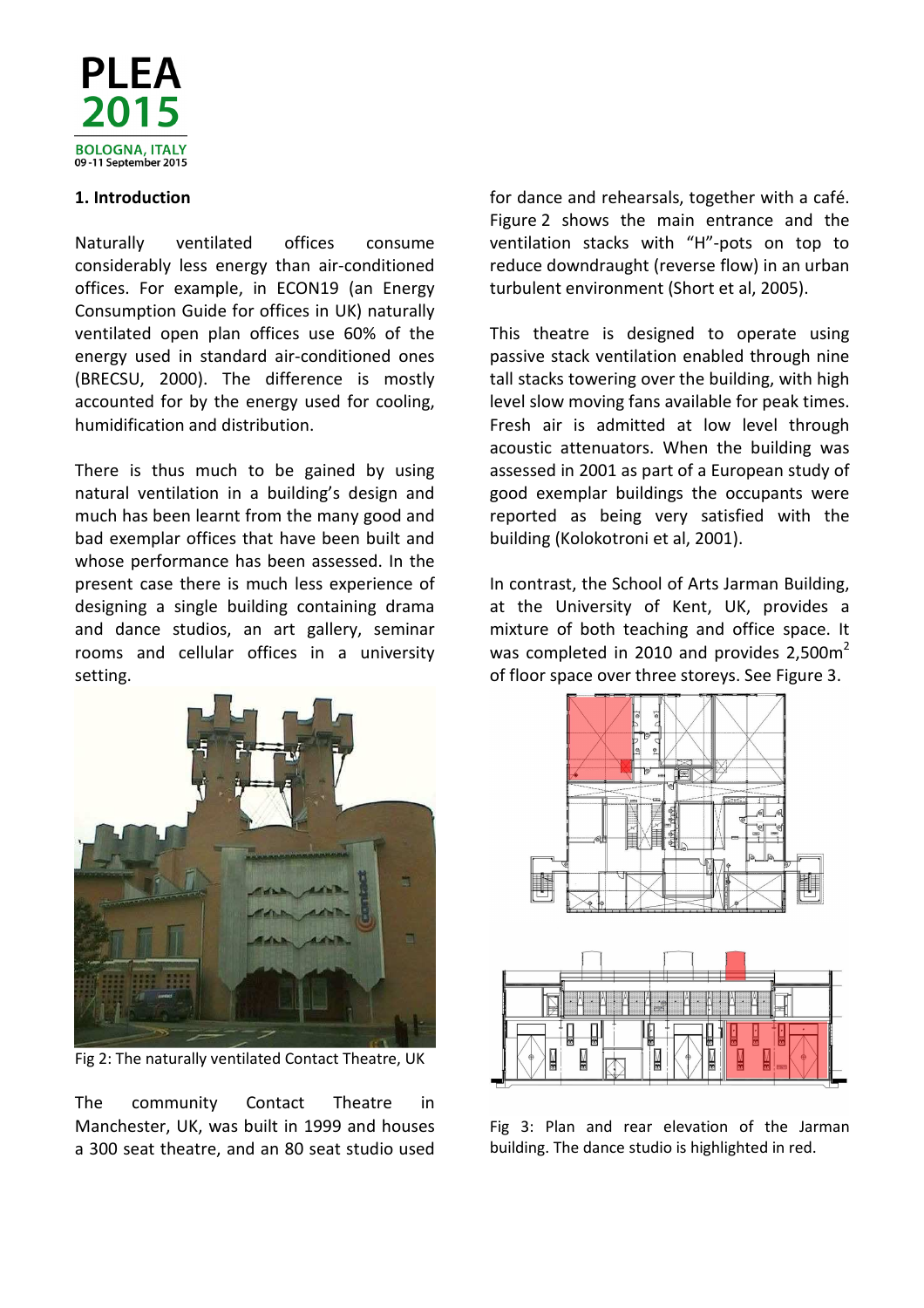

The design sought to maximize the use of passive techniques with exposed thermal mass, control of summertime solar gain and the majority of the building is naturally ventilated. The mechanically ventilated and conditioned spaces are restricted to the internal seminar rooms and video editing suites. It was an innovative design decision to rely on natural forces to ventilate the bulk of the building including the drama studios and gallery.



Fig 3: The ventilation stacks of the Jarman building

#### 2. Research objectives

The research was aimed at establishing how effective the natural ventilation strategy was in the main drama (or dance) studio. This  $133m^2$ room is 6m high with a volume of 798 $m^3$ , six openable windows, low level perimeter air inlet louvres and an exhaust stack with cross sectional area of  $3.5m^2$ . One of the main parameters to be determined was the air exchange rate for the studio under different conditions. In particular, the impact of the position of the air inlet louvres and the blackout curtains in the room was tested. See Figure 4. Secondly, the leakiness of the studio was assessed when all openings (louvres, windows, and exhaust stack) were shut. Another goal was to identify the patterns of air movement in the space in three dimensions to help in assessing the provision of fresh air throughout the room which would be likely to have an impact on comfort.



Fig 4: Testing behind the curtains, and showing the perimeter Passivent air inlet grilles

#### 3. Method

#### 3.1 Air movement testing

The first tests looked at how air was moving within the room, from the fresh air inlet louvres at the perimeter of the room, at low level, up to the entrance to the exhaust stack at ceiling level in one corner of the room. The method of flow visualization used was to employ neutrally buoyant balloons. These were prepared in advance of the tests and then rebalanced within the room after acclimatization, i.e. temperature equilibration.



Fig 5: Air movement testing in the dance studio using neutrally buoyant balloons.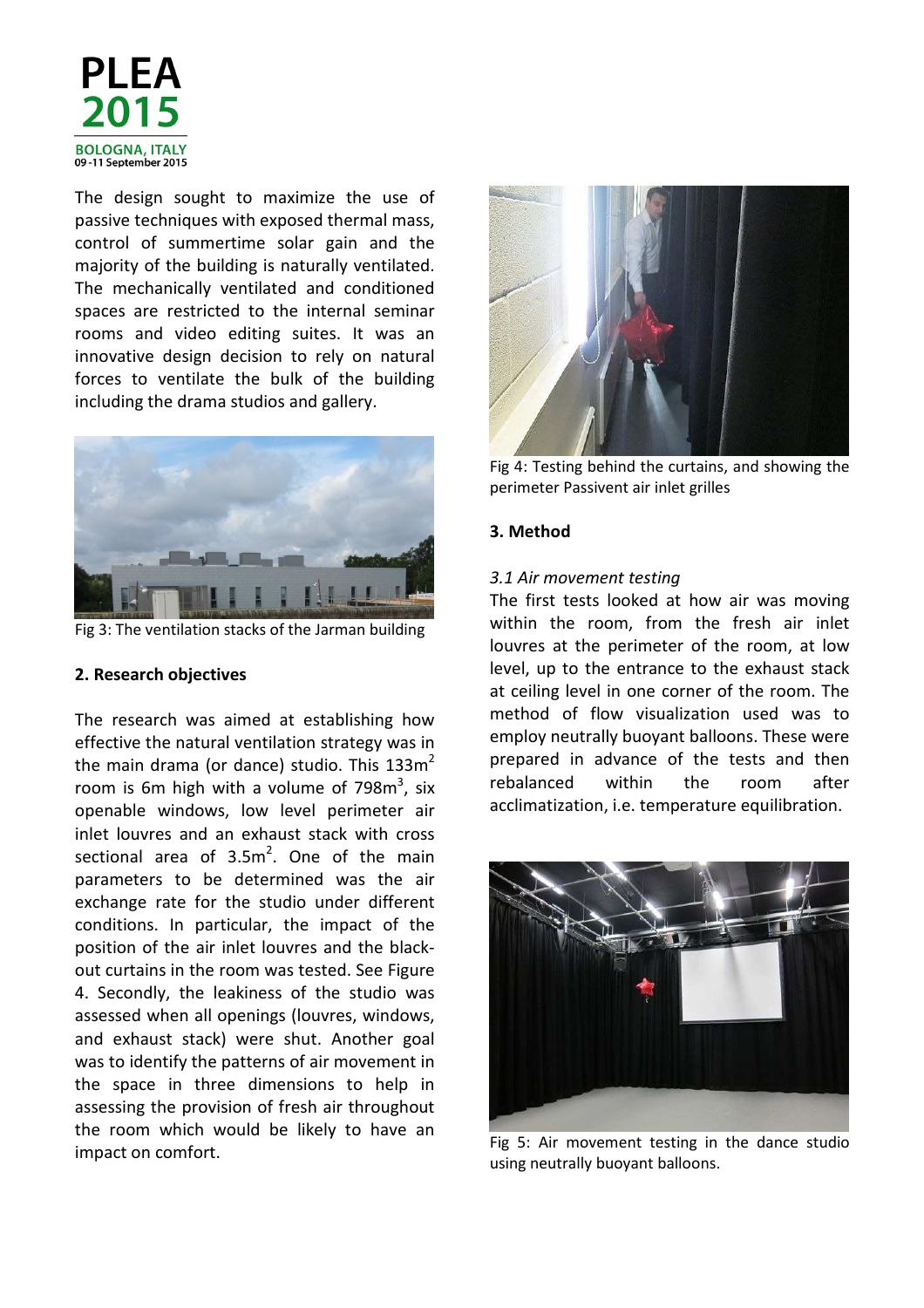

The balloons were inflated with a mixture of helium and air. They were released at various points and tracked visually and on camera noting the path taken and their velocity. The advantage of using balloons is that they can be seen and tracked easily in a very large space when alternative methods, e.g. using smoke, are problematic. See Figure 5.

#### 3.2 Air change rate testing

Exhaust air from the room travels up an insulated stack which passes through the third floor of the building and continues up to four metres above the roof level where there is a louvred stack terminal. A hot wire anemometer and a carbon dioxide probe were placed inside the stack just below the control louvres. See Figure 6. Air temperature here was 23°C.



Fig 6: The top of the stack where air velocity, temperature and carbon dioxide were measured.

Carbon dioxide concentration was simultaneously measured in the centre of the drama studio at a height of 1.2m. In a series of tests, the room's  $CO<sub>2</sub>$  concentration was increased by releasing  $CO<sub>2</sub>$  from two cylinders until a relatively high value (compared to the background level) was obtained, from between 3000 and 4000ppm. See Figure 7. It was then allowed to decay.



Fig 7: Releasing  $CO<sub>2</sub>$  as a tracer gas in the studio.

The studio was tested in three states:

a. All windows and vents closed and curtains drawn closed.

b. All automatic window and vents open and curtains drawn closed.

c. As "b" but with the curtains opened.

In all the tests, the doors into the studio were shut and the window from the control suite shut.  $CO<sub>2</sub>$  was discharged near the centre of the room but directed away from the central measurement location. The gas was initially discharged through an electric fan heater to compensate for the temperature drop from the gas expansion. However, this was stopped later as the room temperature climbed when all the windows and vents were closed. After initial use of one cylinder a second gas cylinder was used in different parts of the room to hasten the room charging, and help with mixing. The room was repeatedly manually mixed using two 4m high central room dividing curtains.

The underfloor heating was on during all the tests, with a surface temperature, measured with a surface contact probe, of about 25°C. The outside temperature was  $9^{\circ}$ C and CO<sub>2</sub> concentration 450ppm, with a light breeze.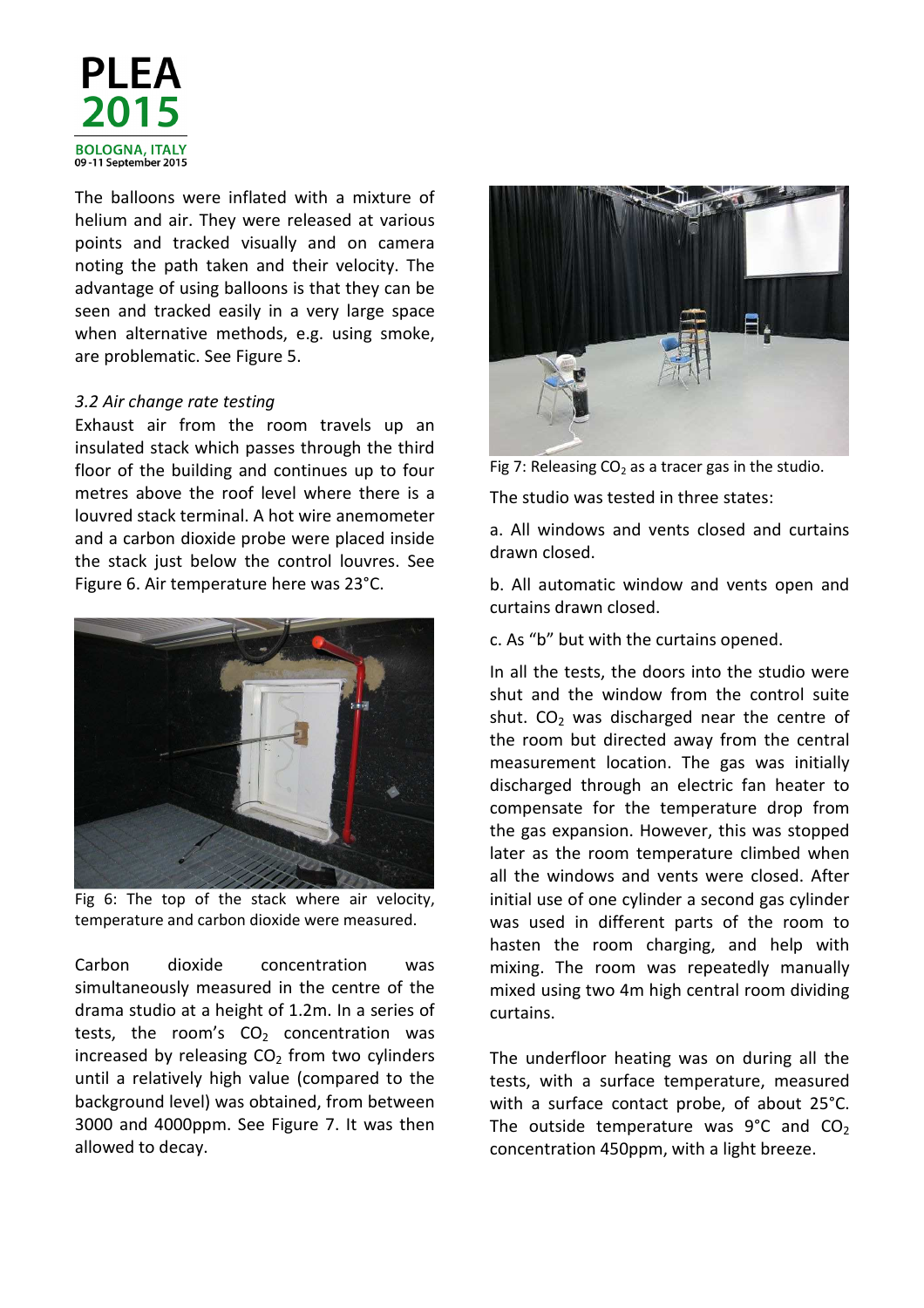

The stack velocity data were for the velocity upwards at the centre of the stack at high level in the inspection chamber beneath the stack outlet. These data were converted to a mean flow rate to obtain the volumetric flow rate by multiplying the central velocity by 0.60, a factor that was determined by calculation from velocity traverses across the stack diameter.

#### 4. Results

#### 4.1 Air change rates from stack anemometry

a. The main purpose of the first test was to measure the air flow rate up the stack when the whole system was closed, whilst charging the room up to a target of 3-4000ppm. The mean flow rate during the initial charging period was 0.33  $\text{m}^3\text{/s}$ . This is equivalent to an air change rate of 1.5 ac/hour.

b. The second test measured the stack flow rate with the Passivent system open. This mean flow rate was  $0.62 \text{ m}^3/\text{s}$ . This is equivalent to an air change rate of 2.8 ac/hour.

c. The third test also measured the stack flow rate with the Passivent system open. This mean flow rate was  $0.49 \text{ m}^3/\text{s}$ . This is equivalent to an air change rate of 2.2 ac/hour.

The difference in air change rates between tests **b** and **c** (2.8 and 2.2  $ac/h$ ) is probably caused by a change in mean wind speed during the tests. In test a, it was surprising that the air flow rate up the stack was so high when the system was nominally closed (dampers at high level closed, all Passivent air inlets and windows in the room closed). However, there are external doors to the studio, two sets of internal doors, and all the inlet air inlet grilles at low level; these present a potentially large total crack length. It is also assumed that there is some high level leakage path, e.g. ill-fitting stack dampers.

#### 4.2 Carbon dioxide decay rates



Fig 8: Decay of  $CO<sub>2</sub>$  in stack – Curtains CLOSED



Fig 9: Decay of  $CO<sub>2</sub>$  in stack – Curtains OPEN



Fig 10: Decay of  $CO<sub>2</sub>$  in studio -Curtains CLOSED



Fig 11: Decay of  $CO<sub>2</sub>$  in studio – Curtains OPEN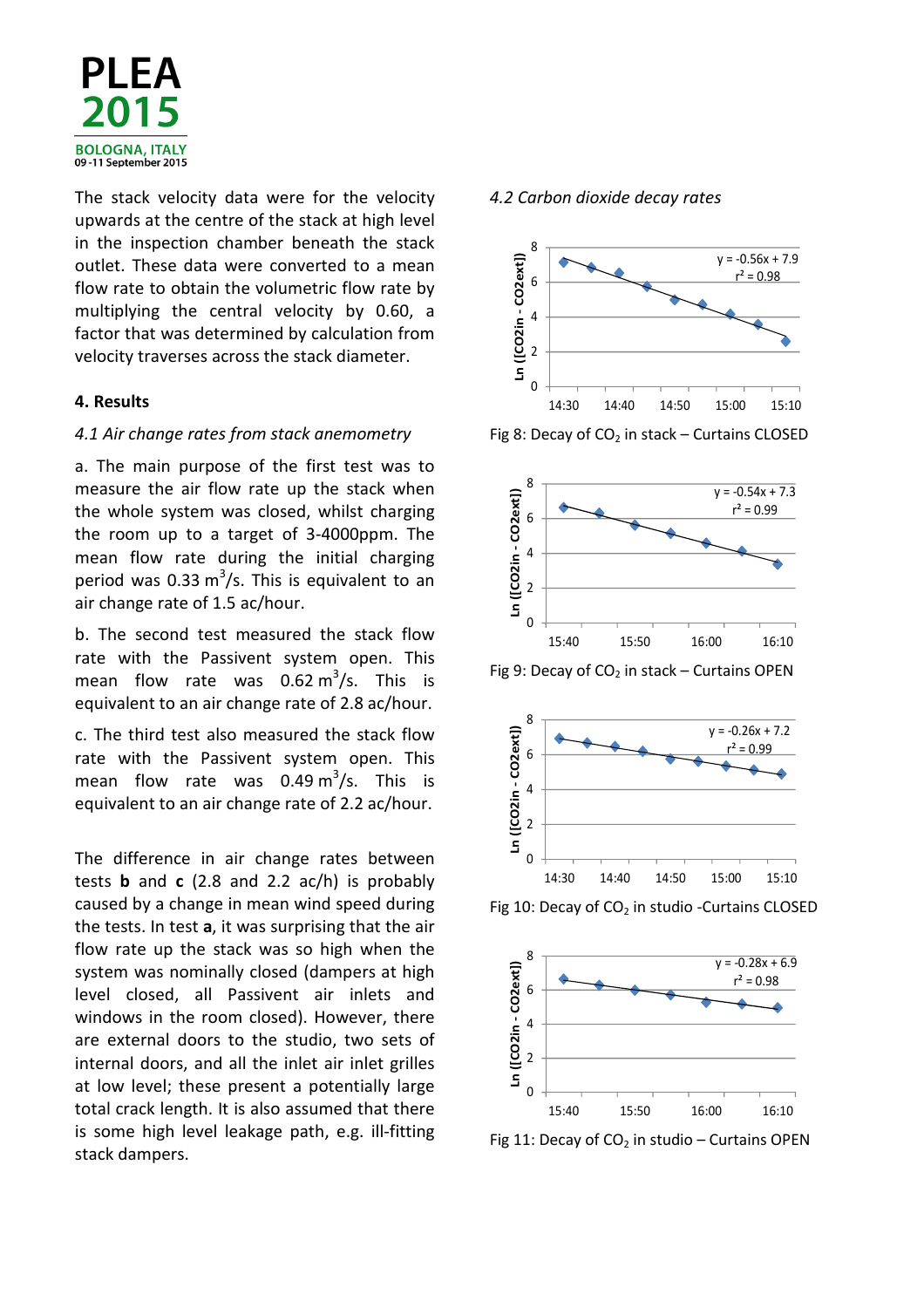

It is clear from the graphs that the logarithmic decay curves are close to being linear whick implies adequate mixing of the air. From the  $CO<sub>2</sub>$  concentration data, the local air change rate, the average age of the air and the air exchange effectiveness were determined.

The local air change rate was calculated as follows:

Air change rate  $=$   $\frac{\ln Ct2 - \ln Ct1}{\Delta t}$ 

where:

Ct2 =  $[CO<sub>2</sub>]$  at the start of the test  $Ct1 = [CO<sub>2</sub>]$  at the end of the test t = duration of test

The average age of the air each sampling location was calculated as follows:

Age of  $air =$ Average [CO $_{2}$ ] during test  $[CO<sub>2</sub>]$  at beginning of test

The air exchange effectiveness was calculated as follows:

Air exchange effectiveness, E

= Average age of air (stack) Average age of air (studio)

 $E < 1.0$  indicates less than perfect mixing,  $E = 1$ indicates perfect mixing.

Table 1: Air exchange effectiveness at the centre of the studio with curtains open/closed

|               | <b>Curtains</b> | Local   | Age of | <b>Effectiveness</b> |
|---------------|-----------------|---------|--------|----------------------|
|               |                 | ac rate | air, h |                      |
| <b>Stack</b>  | open            | 6.5     | 0.24   |                      |
|               | closed          | 6.8     | 0.21   |                      |
| <b>Studio</b> | open            | 3.4     | 0.29   | 0.84                 |
|               | closed          | 3.1     | 0.31   | 0.67                 |

There is a marked difference in the local air change rate in the working area of the studio (taken as the centre of the studio floor) and in the exhaust stack. The ground floor air exchange rate is approximately half the rate at the exhaust. When the curtains were drawn back (opened), there was a small increase in the air change rate with the centre of the studio, and a small parallel decrease in the local air change rate at the stack, as would be expected. In terms of ventilation effectiveness relative to the stack, this increased from 0.67 with the curtains closed, to 0.84 when they were opened.

When the curtains are drawn across (closed) they present something of a barrier to fresh air entering the main part of the studio and this could explain the much higher local air change at the stack than in the centre of the studio. However, it was a little surprising that the air change rate at the centre of the studio remained lower when the curtains were opened. It may be that the high surface temperature of the floor is inducing a circulation pattern where fresh air continues to partially bypass the central area. Nevertheless, the effectiveness of the air exchange did increase in the studio central area from 0.67 to 0.84, i.e. significantly closer to unity, when the curtains were opened.

#### 5. Control integration

During the wider assessment of the Jarman building it became apparent that the control system for the dance studio was less than ideal. The Passivent control system operated the opening of windows and/or low level motorized louvres to allow the entry of fresh air in to the studio and opened the dampers at high level in the stack. This was triggered by the carbon dioxide level or internal air temperature. The underfloor heating however,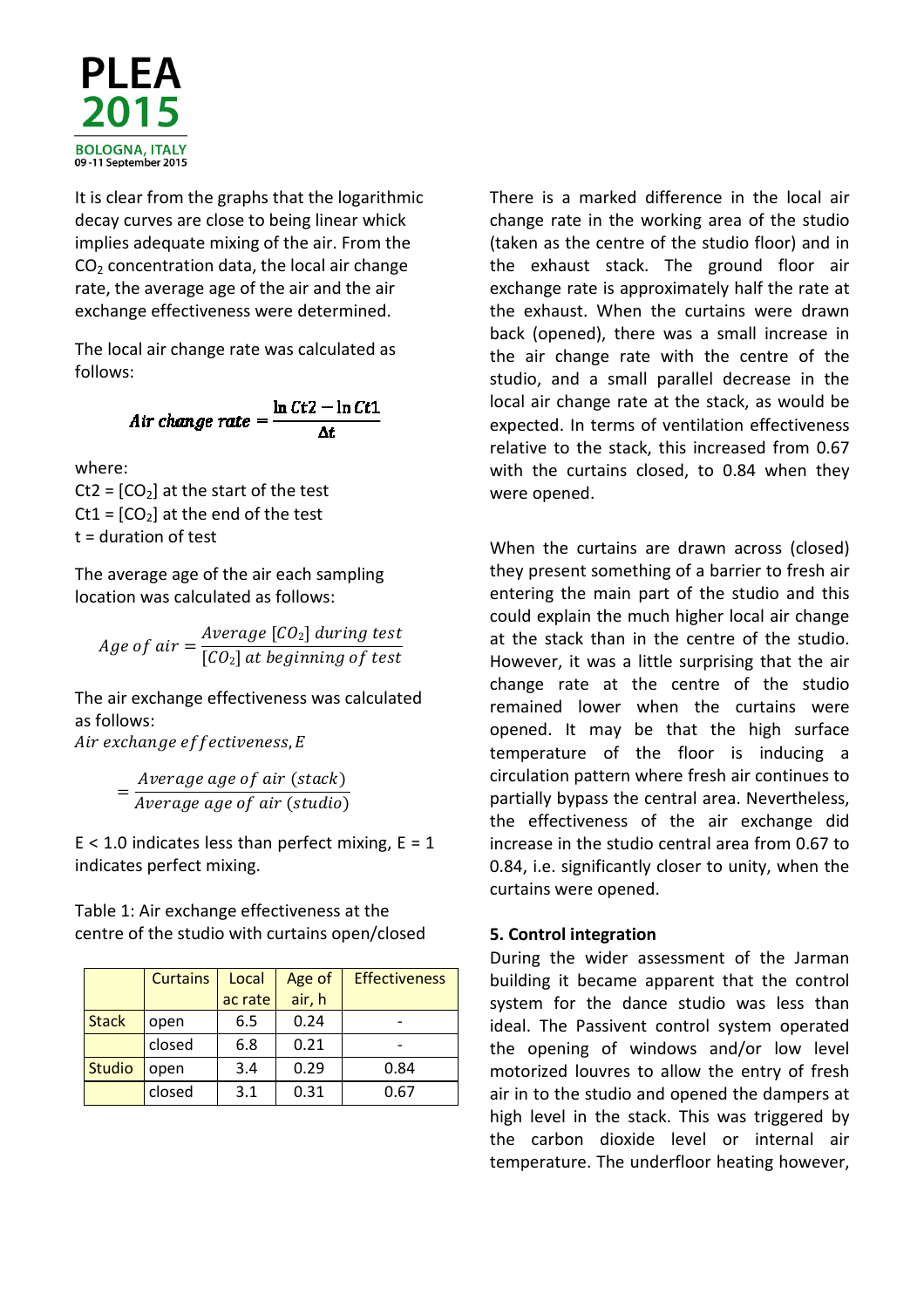

was controlled by its own temperature sensor, and operated independently from the Passivent control algorithms. This inevitably led to the heating system calling for heat when the Passivent system was trying to ventilate heat away/enhance the fresh air intake.

#### 6. Conclusions

The air movement tests using neutrally buoyant balloons showed that air speeds in the studio are very low (around 0.1 m/s). It was also seen that convection cells exist across the floor, presumably as a result of the high surface temperature of the floor (25°C) from the underfloor heating system. These cells extended upwards but only to 2-2.5m above floor level, when air descended. The cells will encourage mixing of the air.

The observations of balloons placed behind the curtains also showed vertical movement but only to two to three metres. What appeared to be happening is that cold air enters at about 300mm above floor level through the Passivent grilles and "accumulates", is effectively dammed behind the curtains and at the same time starts to be warmed by the floor's warm surface. The air then migrates through the gaps in the vertical joins in the sections of curtain, and possibly through the fabric itself, and enters the studio's central area.

In the experiment, it had been expected that balloons would move upwards and toward the inlet to the ceiling stack. However, this was not seen, except when a balloon was manually raised to 4m above floor level, when it did move upwards the remaining two metres towards the stack's grille where it became trapped in the upward air stream.

The curtains, when closed, appear to be effective in dispersing the incoming cold air in the channel or annulus between the walls and

the material. They effectively give time for the air to warm up and slowly "diffuse" through the curtains to the main area.

In the tests on air exchange rates, it appears that the incoming air preferentially bypasses the main central area in favour of ventilation paths towards the stack exit. Decay rates in the stack were twice those in the centre of the studio. When the curtains were opened, more fresh air moved towards the centre of the studio giving a higher exchange rate, and there was a commensurate reduction in the stack exchange rate. In the testing, the draughts from the incoming air from the Passivent grilles were very noticeable five metres away, when the curtains were open.

It is notable that the air change rate when the Passivent system was completely closed remained at about 0.33  $m^3/s$  up the stack, equivalent to 1.5 air changes and hour, or potentially sufficient fresh air for over thirty people. Given that the underfloor heating schedule in the heating season is continuous (24 hours a day, seven days a week), this represents a significant waste of heating energy, at a rate of about 9 kW at 0°C outside. The heating system is turned off manually for the summer.

When the Passivent system was completely open, the air change rate in two tests was found to be 0.49  $\text{m}^3\text{/s}$  and 0.62  $\text{m}^3\text{/s}$  (a mean of 0.55  $m^3/s$ ). Variations in wind speed could account for the difference. The mean flow rate of 550 litres/s potentially provides sufficient fresh air for 55 people, at 10 l/s/person. This compares well with the design limit for the studio. The legal limit (for health and safety reasons) that the studio must comply with is to accommodate a maximum of 60 people. On this basis the natural ventilation system appears adequate. However, it is known that